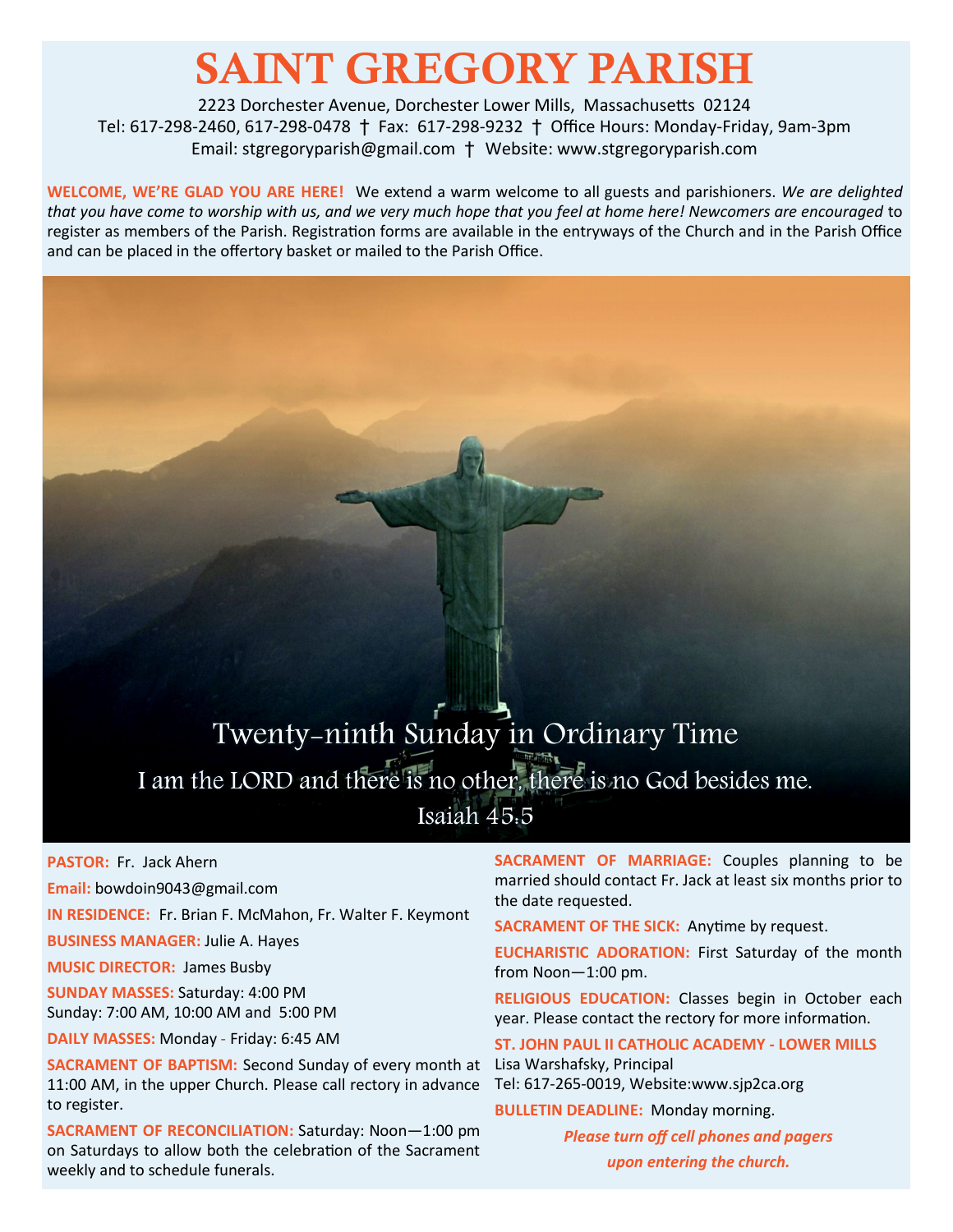

## **SATURDAY, OCTOBER 17**

4:00 PM Joseph Hardiman and John Mannion (Memorial)

#### **SUNDAY, OCTOBER 18**

- 7:00 AM Marie Pierre Louis (Month's Mind)
- 10:00 AM Philip Hatton (Memorial)
- 5:00 PM Joseph Lawlor (Memorial)

#### **MONDAY, OCTOBER 19**

6:45 AM Emrique Keith (Special Intention)

#### **TUESDAY, OCTOBER 20**

6:45 AM Barbara Greene (Memorial)

#### **WEDNESDAY, OCTOBER 21**

6:45 AM Parishioners of St. Gregory Parish

#### **THURSDAY, OCTOBER 22**

6:45 AM Rosalia Skalecki (Anniversary)

#### **SATURDAY, OCTOBER 24**

4:00 PM William J., Julia, Mary, James, John & Helen O'Connell (Memorial)

#### **SUNDAY, OCTOBER 25**

- 7:00 AM Veronica & Joseph Botti (Memorial) 10:00 AM Cornelius Sullivan (Birthday Memorial) John Sullivan (Memorial)
- 5:00 PM Mr. & Mrs. Nguyen Thi Mung and Tran Van Cong (Memorial)

#### **Election Prayer**

"Holy Spirt, pour forth your wisdom upon us to enlighten our voting choices, and pour forth your love upon us so that we may love all of our brothers and sisters."

#### **Please keep in your prayers**

Please pray for Margaret Romaine and all those who have died recently that they may rest in God's peace. Please also remember their family and friends that they might know the gift of God's loving consolation.

## **Parish Offertory—Sunday, October 11, 2020**

**\$8,569.00** (includes online and mailed in giving)

To Give online go to **stgregoryparish.com** and click on the green button "get started". If you need help, feel free to call Julie at the rectory during office hours.

#### **Some Reminders as we come to Church**

- 1. In keeping with the directives of the Commonwealth, we are limiting the number of people who come into the Church. It is not to exceed 40% with additional provisions for social distancing.
- 2. Masks should be worn unless one is under two, unless parent has concerns for their child or someone has an exemption for medical reasons.
- 3. Social distancing in the pew and aisle is important.
- 4. The sign of peace may be offered in a socially distant manner.
- 5. Reception of Holy Communion is only by hand for the time being.



**PLANNING AHEAD**  $12^{th}$  **Annual Archdiocesan Justice Convocation Virtual Event**

#### **RACIAL JUSTICE – WHAT CAN WE DO***?*

REGISTER NOW! (Registration Required)

#### **November 7, 2020**

#### **10:00 am – 12:30 pm**

Join us to celebrate the Eucharist, listen and learn from two Keynote Speakers, find out about resources to enable effective change, and discern what the Holy Spirit is calling you to be and to do.

More detailed information and resources can be found on the website:

[www.bostoncatholic.org/socialjustice](http://www.bostoncatholic.org/socialjustice)

For questions, contact us at: socialjustice@rcab.org or (617) 746-5730